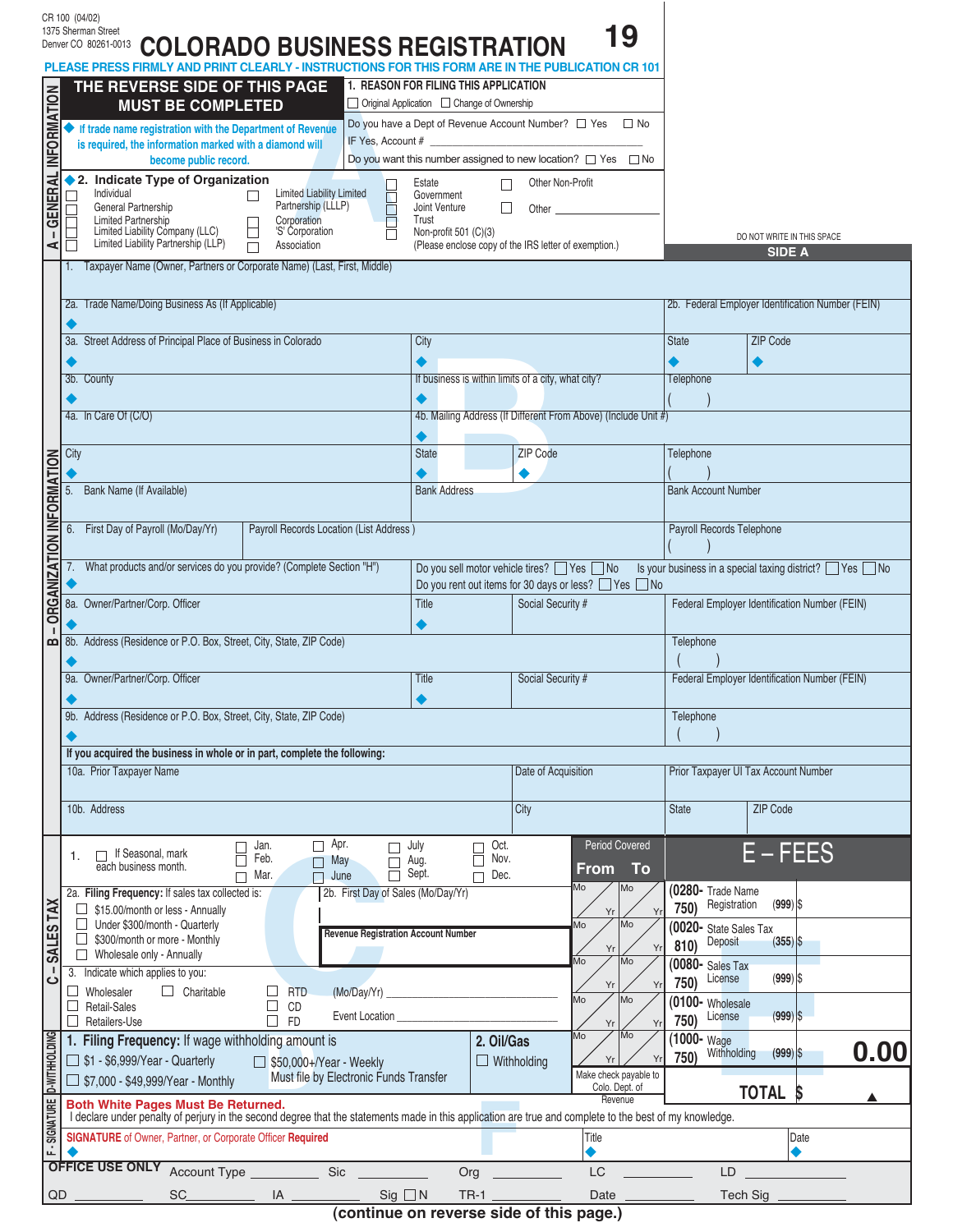|                                                                                     | 1.                          | Has the taxpayer paid any individual that is considered contract or subcontract labor? $\square$ Yes $\square$ No                                                                                                     |                       |                                                                                                                                          |              |                                        |                          | <b>SIDE B</b>          |                          |
|-------------------------------------------------------------------------------------|-----------------------------|-----------------------------------------------------------------------------------------------------------------------------------------------------------------------------------------------------------------------|-----------------------|------------------------------------------------------------------------------------------------------------------------------------------|--------------|----------------------------------------|--------------------------|------------------------|--------------------------|
|                                                                                     |                             | a. If Yes, describe the occupation(s)                                                                                                                                                                                 |                       |                                                                                                                                          |              |                                        |                          |                        |                          |
|                                                                                     | 2.                          | Does the business activity consist of employee leasing or management of other businesses?                                                                                                                             |                       |                                                                                                                                          |              |                                        | $\Box$ Yes               | $\Box$ No              | $\Box$ N/A               |
|                                                                                     | 3.                          | If the taxpayer is a corporation, are any officers who perform services in Colorado paid wages?                                                                                                                       |                       |                                                                                                                                          |              |                                        | $\Box$ Yes               | $\Box$ No              | $\Box$ N/A               |
|                                                                                     |                             | NOTE: Taxable wages include payments to corporate officers and "dividends" paid in lieu of wages to an<br>officer who performs services for a S corporation.                                                          |                       |                                                                                                                                          |              |                                        |                          |                        |                          |
|                                                                                     | 4.                          | If the taxpayer is an individual (sole proprietorship), does he/she have any employees other than the                                                                                                                 |                       |                                                                                                                                          |              |                                        | $\Box$ Yes               | $\Box$ No              | $\Box$ N/A               |
|                                                                                     |                             | individual, his/her spouse, and his/her children under the age of 21?                                                                                                                                                 |                       |                                                                                                                                          |              |                                        |                          |                        |                          |
|                                                                                     | 5.                          | If the taxpayer is a partnership or any type of limited liability organization, does it have anyone performing                                                                                                        |                       |                                                                                                                                          |              |                                        | $\Box$ Yes<br>$\Box$ Yes | $\Box$ No<br>$\Box$ No | $\Box$ N/A<br>$\Box$ N/A |
|                                                                                     |                             | services other than the partners or members of the limited liability organization?                                                                                                                                    |                       |                                                                                                                                          |              |                                        |                          |                        |                          |
|                                                                                     | 6.                          | Has the taxpayer ever paid or expects to pay wages in the state of Colorado?                                                                                                                                          |                       |                                                                                                                                          |              |                                        |                          |                        |                          |
|                                                                                     |                             | If the answer is No, do not complete the remainder of section G. BE SURE TO SIGN IN SECTION F.                                                                                                                        |                       |                                                                                                                                          |              |                                        |                          |                        |                          |
|                                                                                     |                             | If Yes, on what date?                                                                                                                                                                                                 |                       |                                                                                                                                          |              |                                        |                          |                        |                          |
|                                                                                     |                             | 7a. Employers are required to provide unemployment insurance coverage if they meet the following requirements.                                                                                                        |                       |                                                                                                                                          |              |                                        |                          |                        |                          |
|                                                                                     |                             | Please check the appropriate box and complete 7b.                                                                                                                                                                     |                       |                                                                                                                                          |              |                                        |                          |                        |                          |
|                                                                                     |                             | <b>Business Employer.</b>                                                                                                                                                                                             |                       |                                                                                                                                          |              |                                        |                          |                        |                          |
|                                                                                     |                             | A commercial, industrial, or professional organization that pays one or more workers a total of \$1,500 gross wages in a                                                                                              |                       |                                                                                                                                          |              |                                        |                          |                        |                          |
|                                                                                     |                             | calendar quarter (Jan.-Mar., April-June, July-Sept., Oct.-Dec.) or employs one or more workers in each of any 20 different                                                                                            |                       |                                                                                                                                          |              |                                        |                          |                        |                          |
|                                                                                     |                             | calendar weeks in a calendar year.                                                                                                                                                                                    |                       |                                                                                                                                          |              |                                        |                          |                        |                          |
|                                                                                     |                             | <b>Agricultural Workers.</b><br>ப                                                                                                                                                                                     |                       |                                                                                                                                          |              |                                        |                          |                        |                          |
|                                                                                     |                             | An agricultural employer who pays one or more employees a total of \$20,000 gross wages in a calendar quarter (Jan.-                                                                                                  |                       |                                                                                                                                          |              |                                        |                          |                        |                          |
|                                                                                     |                             | Mar., April-June, July-Sept., Oct.-Dec.) or has ten or more employees in each of any 20 calendar weeks in a calendar year.                                                                                            |                       |                                                                                                                                          |              |                                        |                          |                        |                          |
|                                                                                     |                             | <b>Household/Domestic Workers.</b><br>ப                                                                                                                                                                               |                       |                                                                                                                                          |              |                                        |                          |                        |                          |
|                                                                                     |                             | A household/domestic employer who pays one or more employees a total of \$1,000 gross wages in a calendar quarter                                                                                                     |                       |                                                                                                                                          |              |                                        |                          |                        |                          |
|                                                                                     |                             | (Jan.-Mar., April-June, July-Sept., Oct.-Dec.).                                                                                                                                                                       |                       |                                                                                                                                          |              |                                        |                          |                        |                          |
|                                                                                     |                             | 501(c)(3) Nonprofit Organization.<br>Ш                                                                                                                                                                                |                       |                                                                                                                                          |              |                                        |                          |                        |                          |
|                                                                                     |                             | A 501(c)(3) nonprofit organization that has four or more employees in each of 20 weeks in a calendar year.                                                                                                            |                       |                                                                                                                                          |              |                                        |                          |                        |                          |
|                                                                                     |                             | 7b. Enter date the taxpayer did or will meet the above requirement?                                                                                                                                                   |                       |                                                                                                                                          |              |                                        |                          |                        |                          |
|                                                                                     |                             |                                                                                                                                                                                                                       |                       |                                                                                                                                          |              |                                        |                          |                        |                          |
| - UNEMPLOYMENT INSURANCE 303-318-9100 (Denver-metro area), 1-800-480-8299 toll-free |                             | Enter total gross wages paid in the most recently completed calendar quarter                                                                                                                                          |                       |                                                                                                                                          |              |                                        |                          |                        |                          |
| U                                                                                   |                             |                                                                                                                                                                                                                       |                       |                                                                                                                                          |              |                                        |                          |                        |                          |
|                                                                                     |                             |                                                                                                                                                                                                                       |                       |                                                                                                                                          |              |                                        |                          |                        |                          |
|                                                                                     | 1.                          | Check the description that best describes the taxpayer's business activity in Colorado and explain In detail in box 2 below.                                                                                          |                       |                                                                                                                                          |              |                                        |                          |                        |                          |
|                                                                                     |                             | Agricultural (List Crops, Animals, & Services Provided)                                                                                                                                                               |                       | $\Box$ Finance & Insurance (Explain in Detail)                                                                                           |              |                                        |                          |                        |                          |
|                                                                                     | □                           | Mining (List Product Extracted or Service Performed)<br><b>Utilities</b> (List Type and Explain Services Performed)                                                                                                   |                       | Real Estate and Rental and Leasing (Explain in Detail)<br>$\Box$<br>∟                                                                    |              |                                        |                          |                        |                          |
|                                                                                     | П                           | <b>Construction</b> (Explain in Detail in Box 2 Below)                                                                                                                                                                | <b>D</b>              | Professional and Technical Services (Explain in Detail)<br>Management of Companies & Enterprises (Explain)                               |              |                                        |                          |                        |                          |
|                                                                                     |                             | <b>Construction of Buildings (List Type of Building)</b><br>ப                                                                                                                                                         |                       | Administrative and Waste Services (Explain in Detail)<br>$\mathbb{L}$                                                                    |              |                                        |                          |                        |                          |
|                                                                                     |                             | Heavy and Civil Engineering (Explain Below)<br>□                                                                                                                                                                      |                       | $\Box$<br><b>Educational Services (Explain in Detail)</b>                                                                                |              |                                        |                          |                        |                          |
|                                                                                     |                             | Subcontractor (List Specialty Trade Below and Whether<br>П<br><b>Residential or Commercial Services)</b>                                                                                                              |                       | Health care and Social Assistance (Explain in Detail)<br>$\Box$                                                                          |              |                                        |                          |                        |                          |
|                                                                                     |                             | Manufacturing & Assembly (List Products & Materials Used)                                                                                                                                                             |                       | $\Box$<br>Arts, Entertainment and Recreation (Explain in Detail)<br><b>Accommodation and Food Services (Explain in Detail)</b><br>$\Box$ |              |                                        |                          |                        |                          |
|                                                                                     | $\mathcal{L}_{\mathcal{A}}$ | Wholesale Trade (List What Sold and to Whom)                                                                                                                                                                          |                       | Restaurants (Full Service-Wait People Or Limited Service)                                                                                |              |                                        |                          |                        |                          |
|                                                                                     | ٦                           | Retail Trade (List What Sold and to Whom)                                                                                                                                                                             |                       | Other Services, except Public Admin. (Explain in Detail)<br>$\Box$                                                                       |              |                                        |                          |                        |                          |
|                                                                                     | $\sqcup$                    | Transportation and Warehousing (List Type & Details)                                                                                                                                                                  |                       | Public Administration (Explain in Detail)<br>$\Box$                                                                                      |              |                                        |                          |                        |                          |
|                                                                                     | П                           | Information (Publish, Broadcast, Telecomm, ISPs)(Explain)                                                                                                                                                             |                       | <b>Household/Domestic</b><br>□                                                                                                           |              |                                        |                          |                        |                          |
|                                                                                     |                             | 2. List SPECIFIC products or services and EXPLAIN IN DETAIL. If more than one activity, make ONE a PREDOMINANT percent. (e.g. 51-49%)                                                                                 |                       |                                                                                                                                          |              |                                        |                          |                        |                          |
|                                                                                     |                             |                                                                                                                                                                                                                       |                       |                                                                                                                                          |              |                                        |                          |                        |                          |
|                                                                                     |                             |                                                                                                                                                                                                                       |                       |                                                                                                                                          |              |                                        |                          |                        |                          |
|                                                                                     |                             |                                                                                                                                                                                                                       |                       |                                                                                                                                          |              |                                        |                          |                        |                          |
|                                                                                     |                             |                                                                                                                                                                                                                       |                       |                                                                                                                                          |              |                                        |                          |                        |                          |
|                                                                                     |                             |                                                                                                                                                                                                                       |                       |                                                                                                                                          |              |                                        |                          |                        |                          |
|                                                                                     |                             |                                                                                                                                                                                                                       |                       |                                                                                                                                          |              |                                        |                          |                        |                          |
| LABOR MARKET INFORMATIONA (303) 318-8866                                            | 3.                          | Worksite Information - Complete the following for each physical location in COLORADO. For each additional location, copy Section<br>H and complete. NOTE: If the employee works from home, list the resident address. |                       |                                                                                                                                          |              |                                        |                          |                        |                          |
| J.                                                                                  |                             | Worksite Physical Address (COLORADO BUSINESS OR RESIDENCE ADDRESS) (Do NOT list P.O. Box or accountant address)                                                                                                       |                       |                                                                                                                                          |              |                                        |                          |                        |                          |
| I                                                                                   | <b>Street</b>               |                                                                                                                                                                                                                       | City                  |                                                                                                                                          | <b>State</b> | ZIP CODE                               | County                   |                        |                          |
|                                                                                     |                             |                                                                                                                                                                                                                       |                       |                                                                                                                                          |              |                                        |                          |                        |                          |
|                                                                                     |                             | Average Number of Monthly Employees                                                                                                                                                                                   | <b>Worksite Phone</b> |                                                                                                                                          |              | Worksite Contact Person - Please Print |                          |                        |                          |
|                                                                                     |                             |                                                                                                                                                                                                                       |                       |                                                                                                                                          |              |                                        |                          |                        |                          |